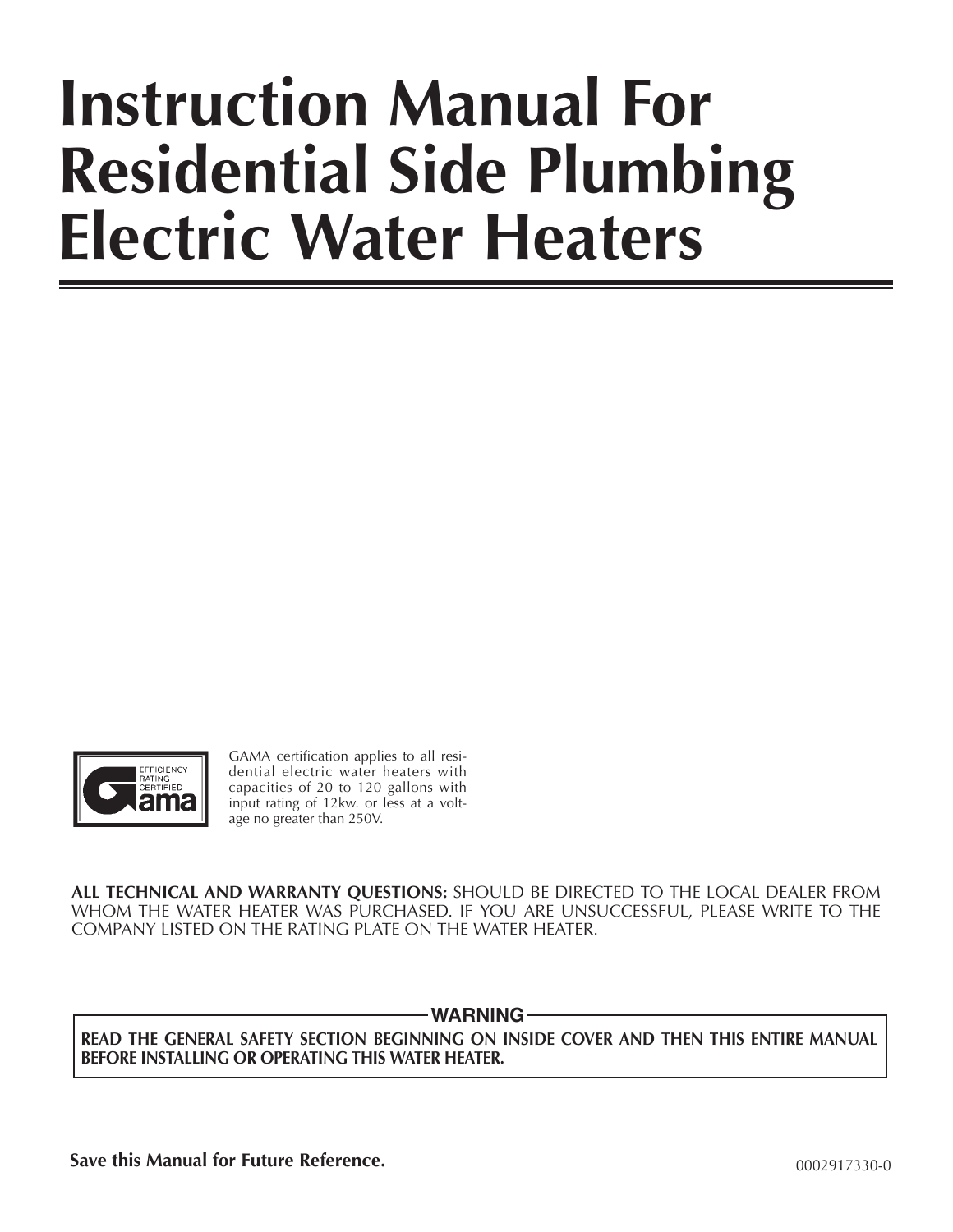# *General Safety*

#### **WARNING**

**Improper installation, adjustment, alteration, service or maintenance can cause DEATH, SERIOUS BODILY INJURY, OR PROPERTY DAMAGE. Refer to this manual for assistance or consult the local electric utility for further assistance.**

#### **WARNING**

**At the time of manufacture this water heater was provided with a combination temperature-pressure relief valve certified by a nationally recognized testing laboratory that maintains periodic inspection of production of listed equipment or materials, as meeting the requirements for Relief Valves and Automatic Gas Shutoff Devices for Hot Water Supply Systems, and the latest edition of ANSI Z21.22 and the code requirements of ASME. If replaced, the valve must meet the requirements of local codes, but not less than a combination temperature and pressure relief valve certified as meeting the requirements for Relief Valves and Automatic Gas Shutoff Devices for Hot Water Supply Systems, ANSI Z21.22 by a nationally recognized testing laboratory that maintains periodic inspection of production of listed equipment or materials.**

**The valve must be marked with a maximum set pressure not to exceed the marked hydrostatic working pressure of the water heater (150 lbs. p.s.i.) and a discharge capacity not less than the water heater input rate as shown on the model rating plate. (Electric heaters - watts divided by 1000 x 3412 equal BTU/Hr. rate.)**

**Your local jurisdictional authority, while mandating the use of a temperature-pressure relief valve complying with ANSI Z21.22 and ASME, may require a valve model different from the one furnished with the water heater.**

**Compliance with such local requirements must be satisfied by the installer or end user of the water heater with a locally prescribed temperature-pressure relief valve installed in the designated opening in the water heater in place of the factory furnished valve.**

**For safe operation of the water heater, the relief valve must not be removed from it's designated opening or plugged.**

**The temperature-pressure relief valve must be installed directly into the fitting of the water heater designated for the relief valve. Position the valve downward and provide tubing so that any discharge will exit only within 6 inches above, or at any distance below the structural floor. Be certain that no contact is made with any live electrical part. The discharge opening must not be blocked or reduced in size under any circumstances. Excessive length, over 30 feet, or use of more than four elbows can cause restriction and reduce the discharge capacity of the valve.**

**No valve or other obstruction is to be placed between the relief valve and the tank. Do not connect tubing directly to discharge drain unless a 6**″ **air gap is provided. To pre vent bodily injury, hazard to life, or property damage, the** relief valve must be allowed to discharge water in quanti**ties should circumstances demand. If the discharge pipe is not connected to a drain or other suitable means, the water flow may cause property damage.**

**The Discharge Pipe:**

- **—Must not be smaller in size than the outlet pipe size of the valve, or have any reducing couplings or other restriction. —Must not be plugged or blocked.**
- 
- **—Must be of material listed for hot water distribution.**
- **—Must be installed so as to allow complete drainage of both the temperature-pressure relief valve, and the discharge pipe.**
- **—Must terminate at an adequate drain.**
- **—Must not have any valve between the relief valve and tank.**

#### **WARNING**

**HAZARD OF ELECTRICAL SHOCK! Before removing any access panels or servicing the water heater, make sure the electrical supply to the water heater is turned "OFF". Failure to do this could result in DEATH, SERIOUS BODI-LY INJURY, OR PROPERTY DAMAGE.**

#### **WARNING**

**HOTTER WATER CAN SCALD: Water heaters are intended to produce hot water. Water heated to a temperature which will satisfy clothes washing, dish washing, and other sanitizing needs can scald and permanently injure you upon contact. Some people are more likely to be permanently injured by hot water than others. These include the elderly, children, the infirm, or physically/mentally handicapped. If anyone using hot water in your home fits into one of these groups or if there is a local code or state law requiring a certain temperature water at the hot water tap, then you must take special precautions. In addition to using the lowest possible temperature setting that satisfies your hot water needs, some type of tempering device, such as a mixing valve, should be used at the hot water taps used by these people or at the water heater. Mixing valves are available at plumbing supply or hardware stores. Follow manufacturers instructions for installation of the valves, Before changing the factory setting of the thermostat, read the "Temperature Regulation" section in this manual.**

#### **WARNING**

**WATER HEATERS EQUIPPED FOR ONE VOLTAGE ONLY: This water heater is equipped for one type voltage only. Check the rating plate near the bottom access panel for the correct voltage. DO NOT use this water heater with any voltage other than the one shown on the model rating plate. Failure to use the correct voltage can cause problems which can result in DEATH, SERIOUS BODILY INJURY, OR PROPERTY DAMAGE. If you have any questions or doubts consult your electric company.**

#### **WARNING**

**INSULATING JACKETS: When installing an external water heater insulation jacket on an electric water heater:**

- **a. DO NOT cover the temperature-pressure relief valve.**
- **b. DO NOT put insulation over the access covers or any access areas.**
- **c. DO NOT cover or remove operating instructions, and safety related warning labels and materials affixed to the water heater.**

#### **WARNING**

**Do not use this appliance if any part of it has been under water. An electrical short or malfunction could occur. The water heater should be replaced.**

#### **A** CAUTION

**WATER HEATERS EVENTUALLY LEAK: Installation of the water heater should be accomplished in such a manner that if the tank or any connections should leak, the flow of water will not cause damage to the structure. For this reason, it is not advisable to install the water heater in an attic or upper floor. When such locations cannot be avoided, a suitable drain pan should be installed under the water heater. Drain pans are available at your local hardware store. Such a drain pan must be piped to an adequate drain. Under no circumstances is the manufacturer to be held liable for any water damage in connection with this water heater.**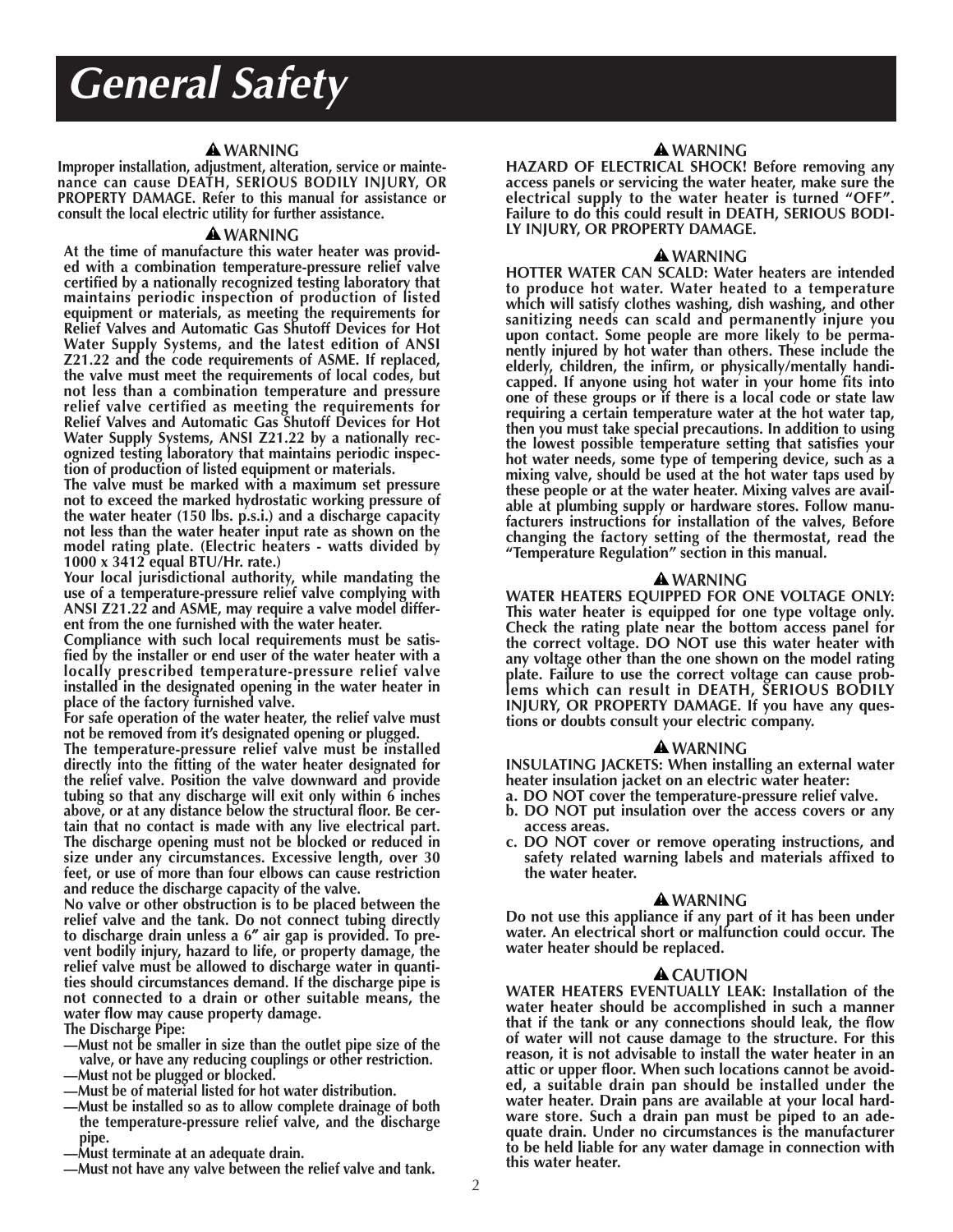# **Table of Contents**

| <b>General Safety.</b>                                                                                                                                                                                                                |  |
|---------------------------------------------------------------------------------------------------------------------------------------------------------------------------------------------------------------------------------------|--|
|                                                                                                                                                                                                                                       |  |
| <i><b>Introduction</b></i>                                                                                                                                                                                                            |  |
|                                                                                                                                                                                                                                       |  |
|                                                                                                                                                                                                                                       |  |
| <b>Preparing for the New Installation Analytical Preparing the New Water Heater</b>                                                                                                                                                   |  |
|                                                                                                                                                                                                                                       |  |
| <b>Installing the New Water Heater</b><br>Water Piping Mater Piping Contract Contract Contract Contract Contract Contract Contract Contract Contract Contract Contract Contract Contract Contract Contract Contract Contract Contract |  |
|                                                                                                                                                                                                                                       |  |
|                                                                                                                                                                                                                                       |  |
|                                                                                                                                                                                                                                       |  |
|                                                                                                                                                                                                                                       |  |
|                                                                                                                                                                                                                                       |  |
|                                                                                                                                                                                                                                       |  |
|                                                                                                                                                                                                                                       |  |
|                                                                                                                                                                                                                                       |  |
| For Your Information <b>Example 2018</b> 2014 12,13                                                                                                                                                                                   |  |
|                                                                                                                                                                                                                                       |  |
|                                                                                                                                                                                                                                       |  |
|                                                                                                                                                                                                                                       |  |
|                                                                                                                                                                                                                                       |  |
|                                                                                                                                                                                                                                       |  |
|                                                                                                                                                                                                                                       |  |
|                                                                                                                                                                                                                                       |  |
|                                                                                                                                                                                                                                       |  |
|                                                                                                                                                                                                                                       |  |
|                                                                                                                                                                                                                                       |  |
|                                                                                                                                                                                                                                       |  |
|                                                                                                                                                                                                                                       |  |
|                                                                                                                                                                                                                                       |  |
|                                                                                                                                                                                                                                       |  |
|                                                                                                                                                                                                                                       |  |
|                                                                                                                                                                                                                                       |  |
|                                                                                                                                                                                                                                       |  |
|                                                                                                                                                                                                                                       |  |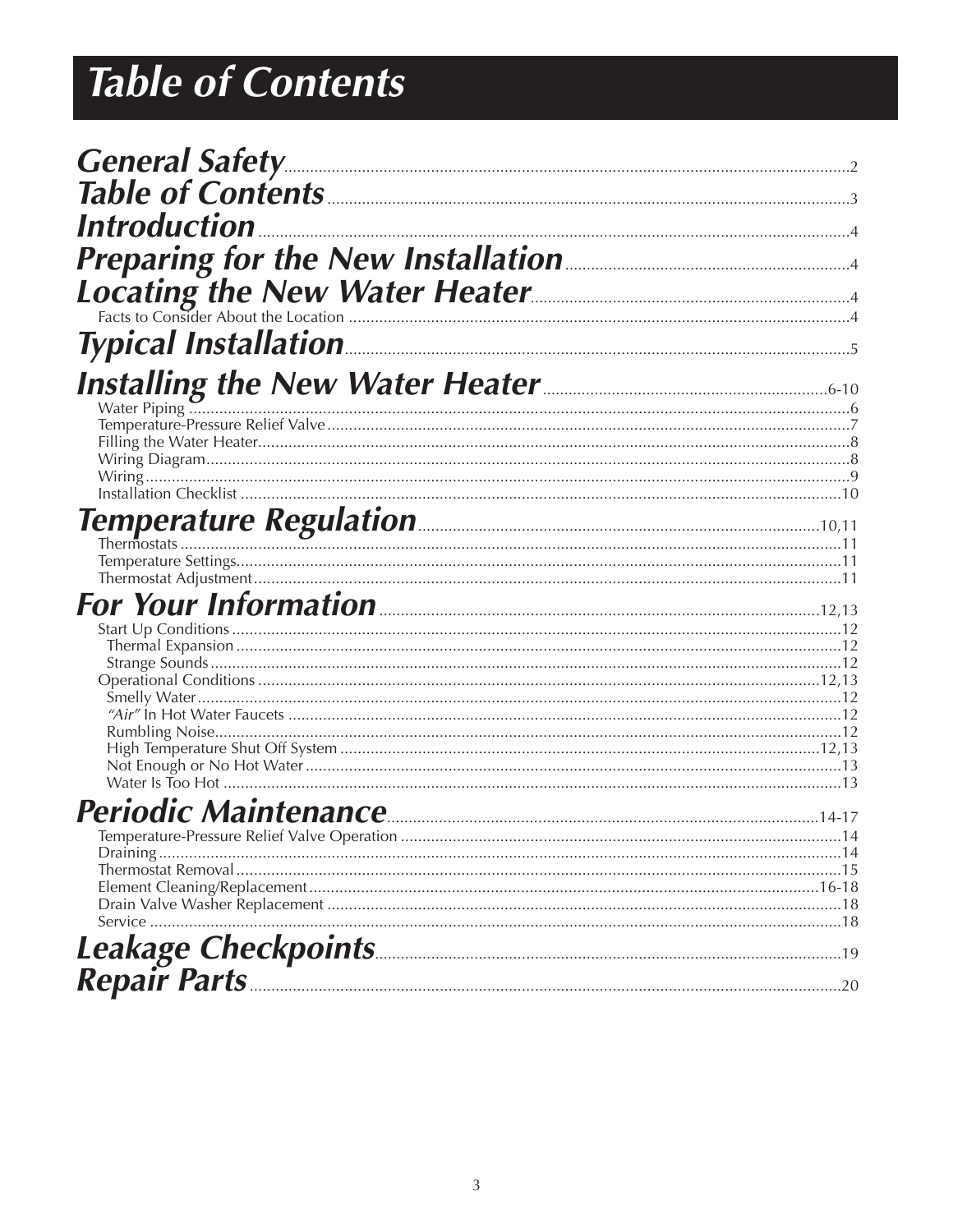# *Introduction*

**Thank You** for purchasing this water heater. Properly installed and maintained, it should give you years of trouble free service.

### **Abbreviations Found In This Instruction Manual**

UL-Underwriters Laboratories, 333 Pfingsten Rd., Northbrook, IL 60062

National Electrical Code-This publication is available from your local government or public library or electric company or by writing to UL above. ANSI-American National Standards Institute

# *Preparing for the New Installation*

- 1. Read the "General Safety" section on page 2 of this manual first and then the entire manual carefully. If you don't follow the safety rules, the water heater will not operate properly. It could cause DEATH, SERIOUS BODILY INJURY AND/OR PROPERTY DAMAGE. This manual contains instructions for the installation, operation, and maintenance of this electric water heater. It also contains warnings throughout the manual that you must read and be aware of. All warnings and all instructions are essential to the proper operation of the water heater and your safety. Since we cannot put everything on the first few pages, READ THIS ENTIRE MANUAL BEFORE ATTEMPTING TO INSTALL OR OPERATE THE WATER HEATER.
- 2. The installation must conform with the instructions in this manual; electric company rules; and Local Codes, or in the absence of Local Codes, with the latest edition of the National Electrical Code. This publication is available from your local government or public library or electric company or by writing Underwriters Laboratories, 333 Pfingsten Road, Northbrook, IL 60062.
- 3. If after reading this manual you have any questions or do not understand any portion of the instructions, call the manufacturer whose name appears on the rating plate.
- 4. Carefully plan the place where you are going to put the water heater. Correct electrical wiring and connections are very important in preventing death from possible electrical shock and fires.

Examine the location to ensure the water heater complies with the "Locating the New Water Heater" section.

- 5. For California installation this water heater must be braced, anchored, or strapped to avoid falling or moving during an earthquake. See instructions for correct installation procedures. Instructions may be obtained from your local dealer, wholesaler, public utilities or California Office of the State Architect, 400 P Street, Sacramento, CA 95814.
- 6. Massachusetts Code requires this water heater to be installed in accordance with Massachusetts 248-CMR 2.00: State Plumbing Code and 248-CMR 5.00.

# *Locating the New Water Heater*

### *Facts to Consider About the Location*

You should carefully choose an indoor location for the new water heater, because the placement is a very important consideration for the safety of the occupants in the building and for the most economical use of the appliance. **This water heater is not intended for outdoor installation.**

Whether replacing an old water heater or putting the water heater in a new location, the following critical points must be observed.

1. The location selected should be indoors as close to and as centralized with the water piping system as possible. This water heater, as well as all water heaters, will eventually leak. Do not install without adequate drainage provisions where water flow will cause damage.

### **A** CAUTION

**WATER HEATERS EVENTUALLY LEAK: Installation of the water heater should be accomplished in such a manner that if the tank or any connections should leak, the flow of water will not cause damage to the structure. For this reason, it is not advisable to install the water heater in an attic or upper floor. When such locations cannot be avoided, a suitable drain pan should be installed under the water heater. Drain pans are available from a local plumbing contractor or hardware store. Such a drain pan must be piped to an adequate drain. Under no circumstances is the manufacturer to be held liable for any water damage in connection with this water heater.**

### **A**CAUTION

**INSTALLATION IN RESIDENTIAL GARAGES: The water heater must be located and/or protected so it is not subject to physical damage by a moving vehicle.**

<sup>2.</sup> The location selection must provide adequate clearances for servicing and proper operation of the water heater.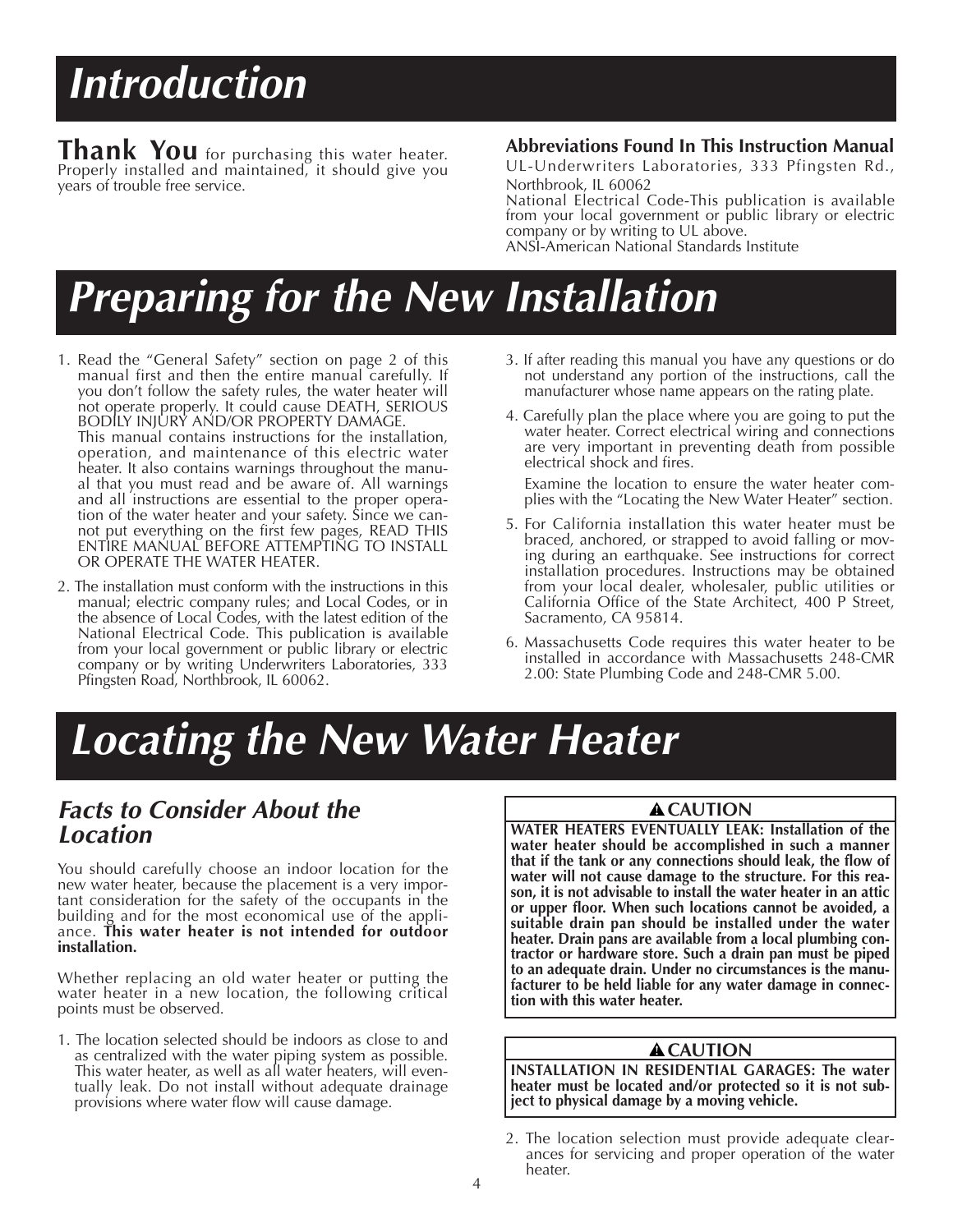# *Typical Installation*

### **CHECK ALL CONNECTIONS FOR LEAKS.**

**CONSULT THE LOCAL UTILITY COMPANY TO EXAMINE INSTALLATION FOR PROPRIETY AND SAFETY.**



### **WARNING**

**HOTTER WATER CAN SCALD: Water heaters are intended to produce hot water. Water heated to a temperature which will satisfy clothes washing, dish washing, and other sanitizing needs can scald and permanently injure you upon contact. Some people are more likely to be permanently injured by hot water than others. These include the elderly, children, the infirm, or physically/mentally handicapped. If anyone using hot water in your home fits into one of these groups or if there is a local code or state law requiring a certain temperature water at the hot water tap, then you must take special precautions. In addition to using the lowest possible temperature setting that satisfies your hot water needs, some type of tempering device, such as a mixing valve, should be used at the hot water taps used by these people or at the water heater. Mixing valves are available at plumbing supply or hardware stores. Follow manufacturers instructions for installation of the valves, Before changing the factory setting of the thermostat, read the "Temperature Regulation" section in this manual.**

**NOTE: To protect against untimely corrosion of hot and** cold water fittings, it is strongly recommended that di**electric unions or couplings be installed on this water heater when connected to copper pipe.**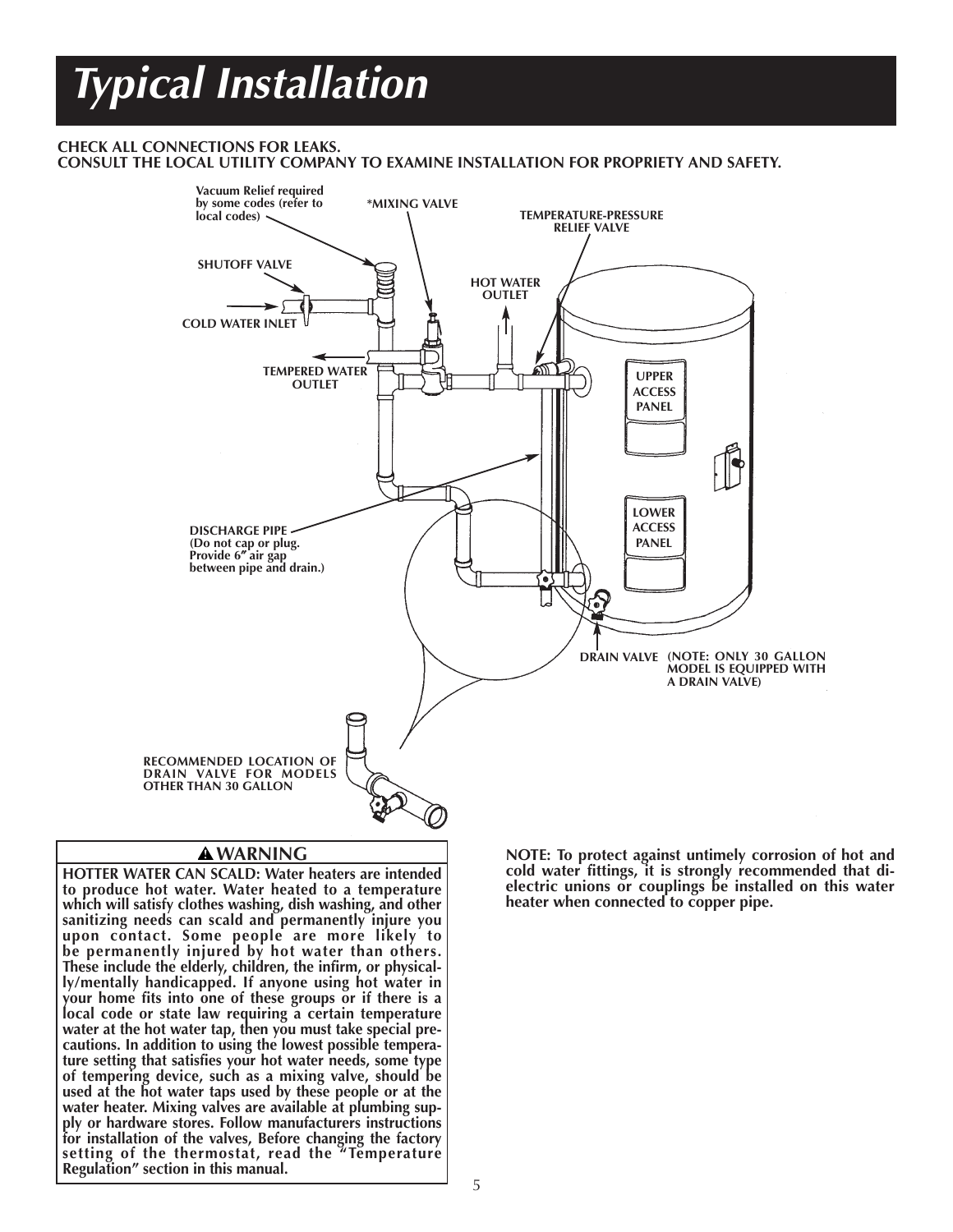# *Installing the New Water Heater*

### *Water Piping*

### **WARNING**

**HOTTER WATER CAN SCALD: Water heaters are intended to produce hot water. Water heated to a temperature which will satisfy clothes washing, dish washing, and other** sanitizing needs can scald and permanently injure you **upon contact. Some people are more likely to be permanently injured by hot water than others. These include the elderly, children, the infirm, or physically/mentally handicapped. If anyone using hot water in your home fits into one of these groups or if there is a local code or state law requiring a certain temperature water at the hot water tap, then you must take special precautions. In addition to using the lowest possible temperature setting that satisfies your hot water needs, some type of tempering device, such as a mixing valve, should be used at the hot water taps used by these people or at the water heater. Mixing valves are available at plumbing supply or hardware stores. Follow manufacturers instructions for installation of the valves, Before changing the factory setting of the thermostat, read the "Temperature Regulation" section in this manual.**

If a water heater is installed in a closed water supply system; such as one having a back-flow preventer, check valve, water meter with a check valve, etc… in the cold water supply; means shall be provided to control thermal expansion. Contact the water supplier or plumbing contractor on how to control this situation.

The illustration shows the attachment of the water piping to the water heater. The water heater is equipped with 3 ⁄4 inch water connections .

**NOTE: If using copper tubing, solder tubing to an adapter before attaching the adaptor to the cold water inlet connection. Do not solder the cold water supply line directly to the cold water inlet. It will harm the dip tube and damage the tank.**

**NOTE: This water heater is super insulated to minimize heat loss from the tank. Further reduction in heat loss can be accomplished by insulating the hot water lines from the water heater.**

"This appliance has been designed certified as a water heater complying with Standards for Safety—UL174."

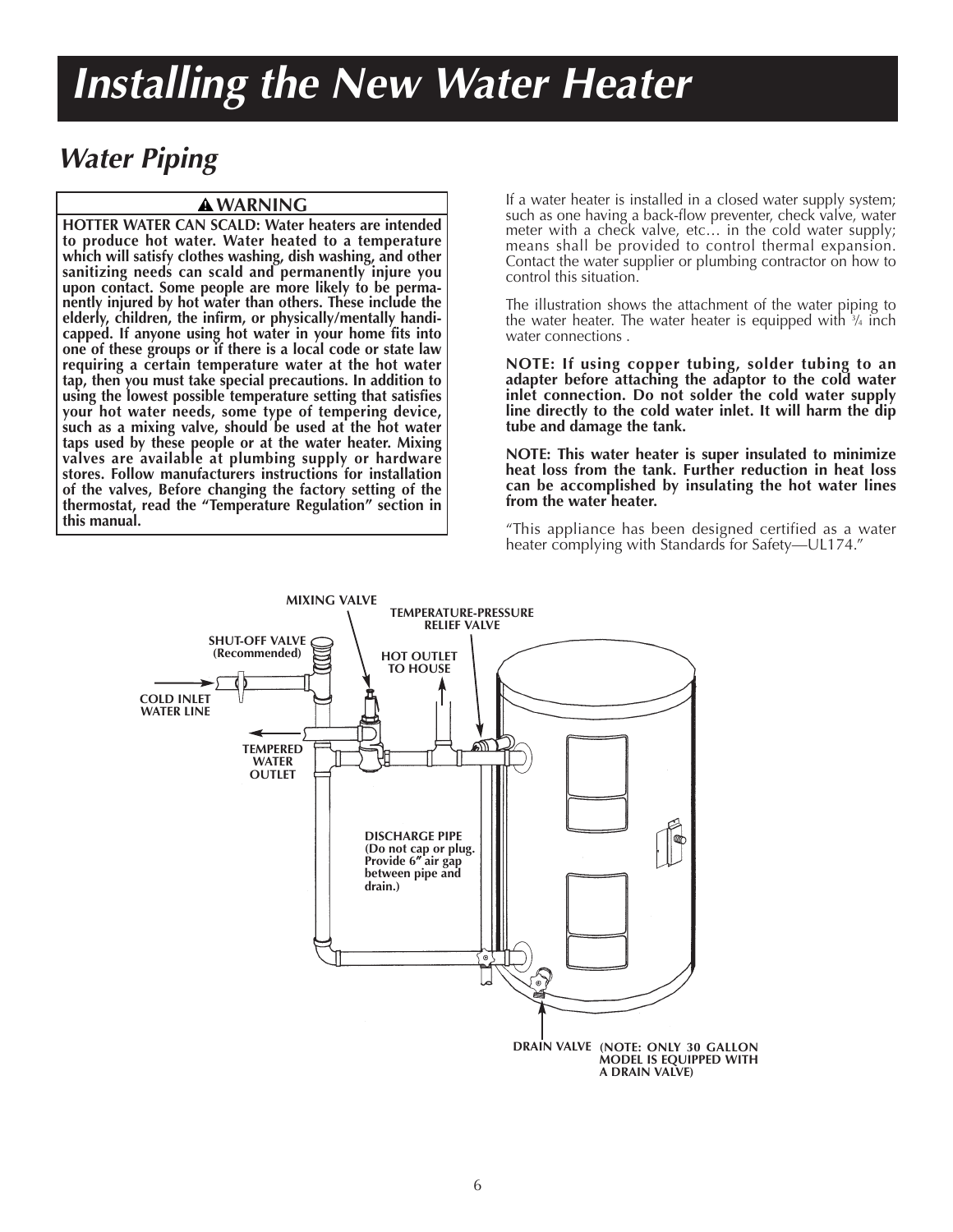### **Temperature-Pressure Relief Valve**

### **A WARNING**

At the time of manufacture this water heater was provided with two combination temperature-pressure relief valves certified by a nationally recognized testing laboratory that maintains periodic inspection of production of listed equipment or materials, as meeting the requirements for Relief Valves and Automatic Gas Shutoff Devices for Hot Water Supply Systems, and the latest edition of ANSI Z21.22 and the code requirements of ASME. If replaced, the valves must meet the requirements of local codes, but not less than a combination temperature and pressure relief valve certified as meeting the requirements for Relief Valves and Automatic Gas Shutoff Devices for Hot Water Supply Systems, ANSI Z21.22 by a nationally recognized testing laboratory that maintains periodic inspection of production of listed equipment or materials.

The valves must be marked with a maximum set pressure not to exceed the marked hydrostatic working pressure of the water heater (150 lbs. p.s.i.) and a discharge capacity not less than the water heater input rate as shown on the model rating plate. (Electric heaters - watts divided by 1000 x 3412 equal BTU/Hr. rate.)

Your local jurisdictional authority, while mandating the use of a temperature-pressure relief valve complying with ANSI Z21.22 and ASME, may require a valve model different from the ones furnished with the water heater.

Compliance with such local requirements must be satisfied by the installer or end user of the water heater with a locally prescribed temperature-pressure relief valve installed in the designated opening in the water heater in place of the factory furnished valve.

For safe operation of the water heater, the relief valves must not be removed from their designated openings or plugged.

The temperature-pressure relief valves must be installed directly into the fitting of the water heater designated for the relief valve. Provide tubing so that any discharge will exit only within 6 inches above, or at any distance below the structural floor. Be certain that no contact is made with any live electrical part. The discharge openings must not be blocked or reduced in size under any circumstances. Excessive length, over 30 feet, or use of more than four elbows can cause restriction and reduce the discharge capacity of the valves.

No valve or other obstruction is to be placed between the relief valves and the tank. Do not connect tubing directly to discharge drain unless a 6" air gap is provided. To prevent<br>bodily injury, hazard to life, or property damage, the relief valves must be allowed to discharge water in quantities should circumstances demand. If the discharge pipes are not connected to a drain or other suitable means, the water flow may cause property damage.

**The Discharge Pipes:** 

- -Must not be smaller in size than the outlet pipe size of the valve, or have any reducing couplings or other restrictions.
- Must not be plugged or blocked.
- Must be of material listed for hot water distribution.
- Must be installed so as to allow complete drainage of both the temperature-pressure relief valve, and the discharge pipe.
- Must terminate at an adequate drain.
- Must not have any valve between the relief valve and tank.

### **A** WARNING

The temperature-pressure relief valve must be manually operated at least once a year. Caution should be taken to ensure that (1) no one is in front of or around the outlet of the temperature-pressure relief valve discharge line, and (2) the water manually discharged will not cause any bodily injury or property damage because the water may be extremely hot.

If after manually operating the valve, it fails to completely reset and continues to release water, immediately close the cold water inlet to the water heater, follow the draining instructions, and replace the temperature-pressure relief valve with a new one.

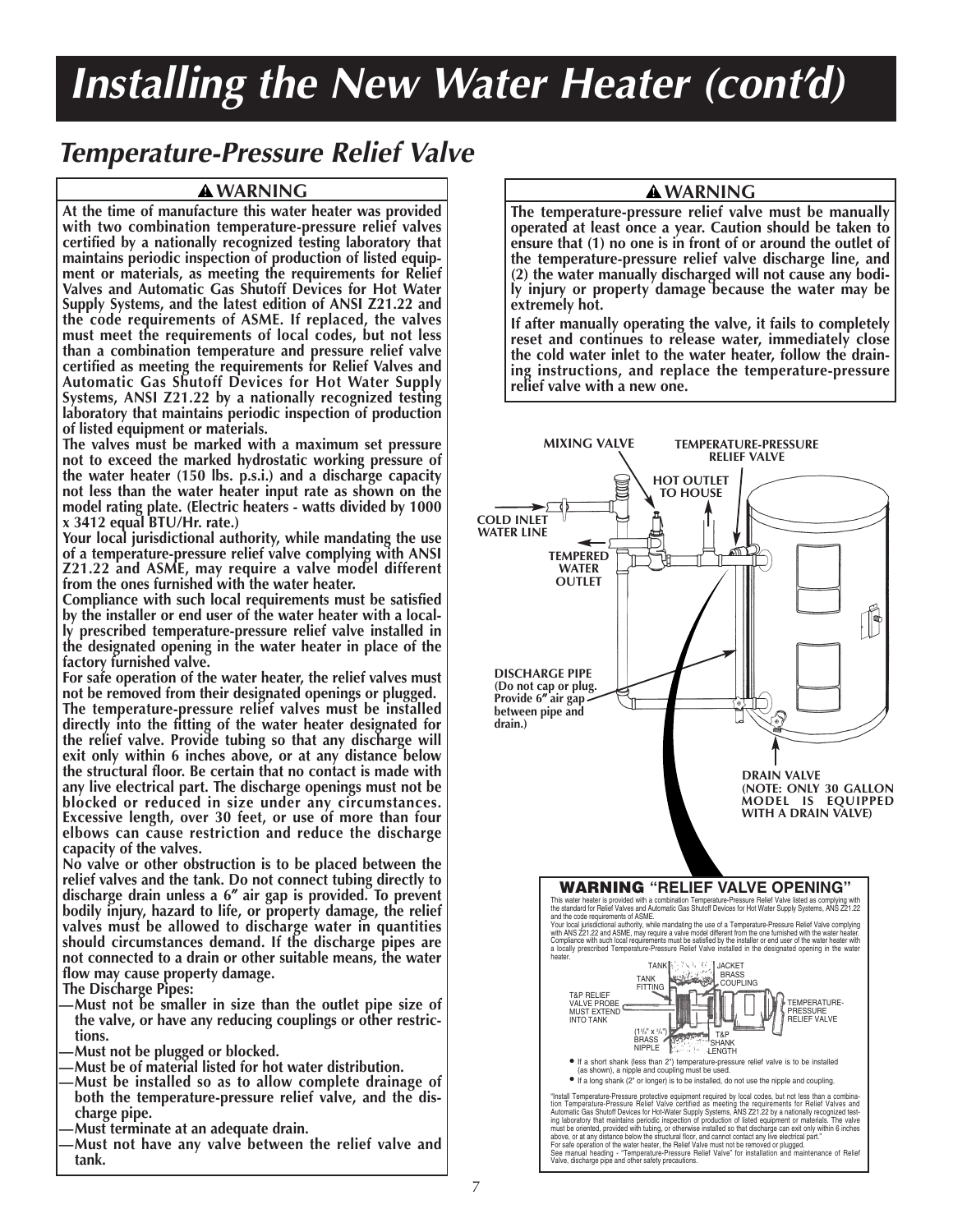### *Filling the Water Heater*

To fill the water heater with water:

- 1. Close the water heater drain valve by turning the handle to the right (clockwise). The drain valve is on the lower front of the water heater.
- 2. Open the cold water supply valve to the water heater. **NOTE: The cold water supply valve must be left open when the water heater is in use.**
- 3. To insure complete filling of the tank, allow air to exit by opening the nearest hot water faucet. Allow water to run until a constant flow is obtained. This will let air out of the water heater and the piping.

#### **A** CAUTION

**Never use this water heater unless it is completely full of water. To prevent damage to the tank and heating element, the tank must be filled with water. Water must flow from the hot water faucet before turning "ON" power.**

4. Check all new water piping for leaks. Repair as needed.



### *Wiring Diagrams*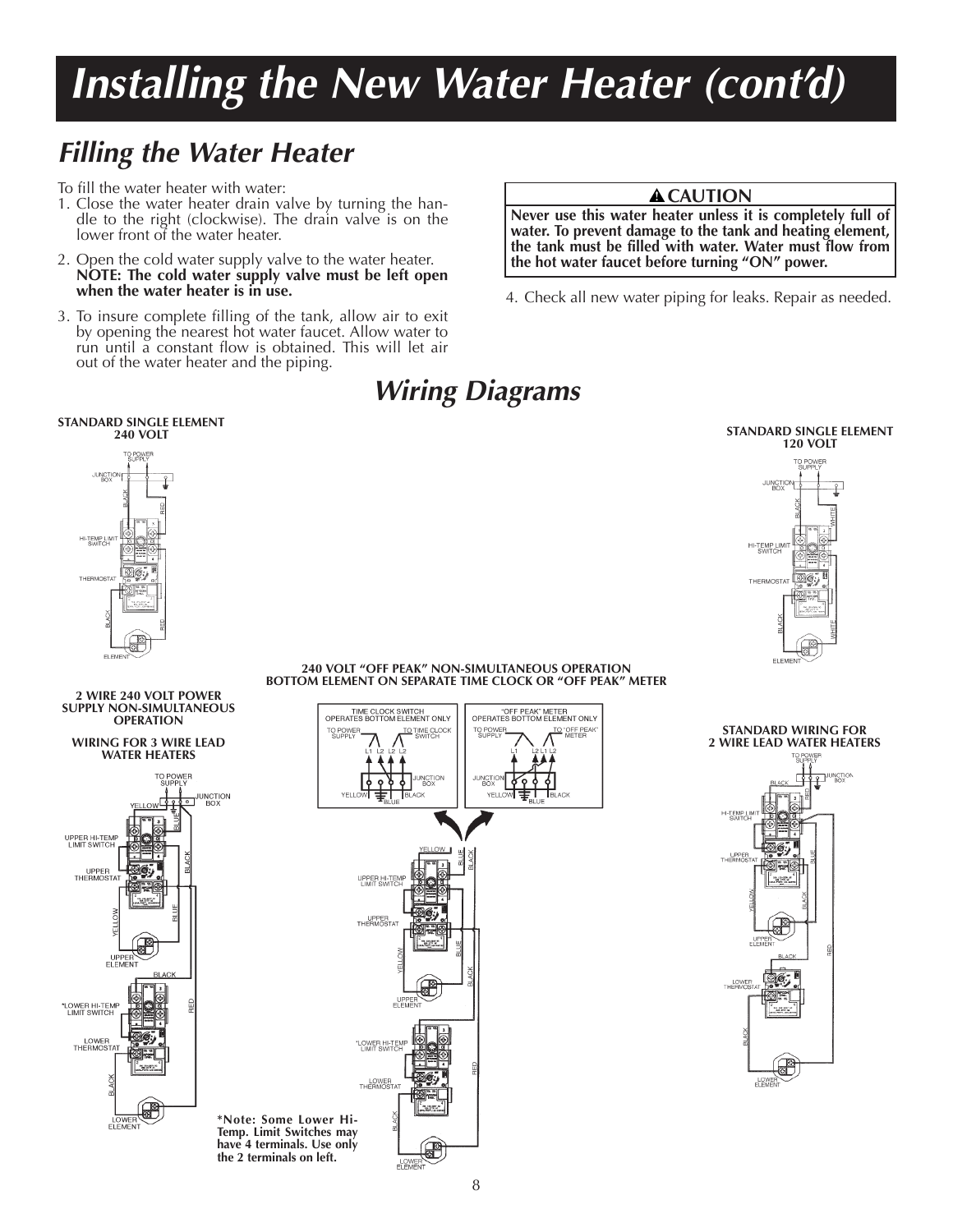### *Wiring*

### A CAUTION

**Never use this water heater unless it is completely full of water. To prevent damage to the tank and heating element, the tank must be filled with water. Water must flow from the hot water faucet before turning "ON" power.**

You must provide all wiring of the proper size outside of the water heater. You must obey local codes and electric company requirements when you install this wiring.

If you are not familiar with electric codes and practices, or if you have any doubt in your ability to connect the wiring to this water heater, obtain the service of a competent electrician. Contact a local electrical contractor and/or the local electric utility.

### **WARNING**

**WATER HEATERS EQUIPPED FOR ONE VOLTAGE ONLY: This water heater is equipped for one type voltage only. Check the rating plate near the bottom access panel for the correct voltage. DO NOT use this water heater with any voltage other than the one shown on the model rating plate. Failure to use the correct voltage can cause problems which can result in DEATH, SERIOUS BODILY INJURY, OR PROPERTY DAMAGE. If you have any questions or doubts consult your electric company.**

### **A**CAUTION

**If wiring from your fuse box or circuit breaker box was aluminum for your old water heater, replace it with copper wire. If you wish to reuse the existing aluminum wire, have the connection at the water heater made by a competent electrician. Contact a local electrical contractor and/or the local electric utility.**

- 1. Provide a way to easily shut off the electric power when working on the water heater. This could be with a circuit breaker or fuse block in the entrance box or a separate disconnect switch.
- 2. Install and connect a circuit directly from the main fuse or circuit breaker box. This circuit must be the right size and have its own fuse or circuit breaker.
- 3. If metal conduit is used for the grounding conductor:
	- A. The grounding electrode conductor shall be of copper, aluminum, or copperclad aluminum. The material shall be of one continuous length without a splice or joint.
	- B. Rigid metal conduit, intermediate metal conduit, or electrical metallic tubing may be used for the grounding means if conduit or tubing is terminated in fittings approved for grounding.
	- C. Flexible metal conduit or flexible metallic tubing shall be permitted for grounding if all the following conditions are met:
		- 1. The length in any ground return path does not exceed 6 feet.
		- 2. The circuit conductors contained therein are protected by overcurrent devices rated at 20 amperes or less.
		- 3. The conduit or tubing is terminated in fittings approved for grounding.

For complete grounding details and all allowable exceptions, refer to the latest edition of the National Electrical Code.

- 4. A standard 1 ⁄2″ conduit opening has been made in the water heater junction box for the conduit connection.
- 5. Use wire nuts and connect the power supply wiring to the wires inside the water heater's junction box.
- 6. The water heater must be electrically "grounded" by the installer. A green ground screw has been provided on the water heater's junction box. Connect ground wire to this location.
- 7. Replace the wiring junction cover using the screw provided.

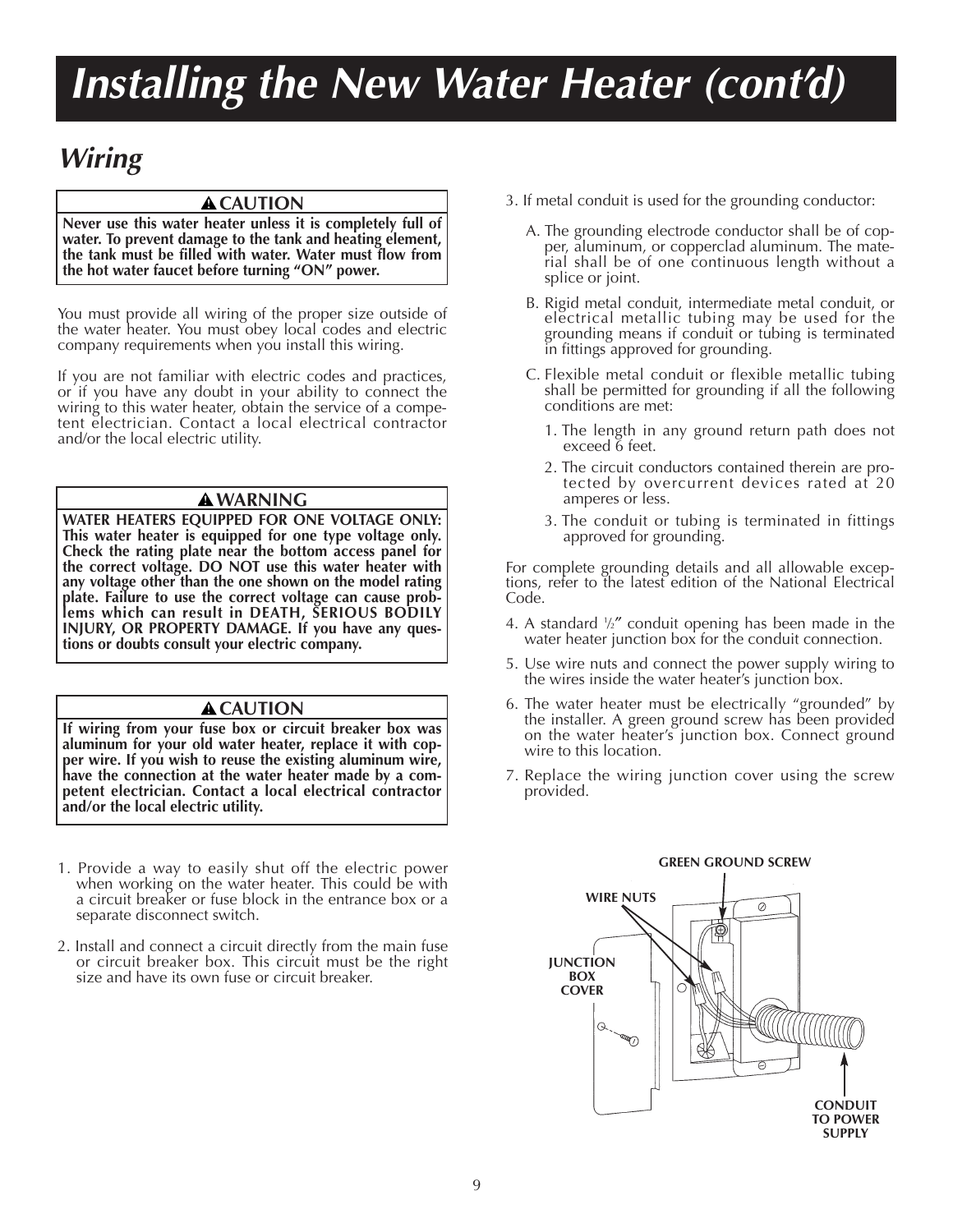### *Installation Checklist*

- 1. Is the fuse or circuit breaker size correct? See "Wiring" in the "Installing the New Water Heater" section.
- 2. Are the wires from the circuit breaker or fuse service to the water heater's junction box of the correct wire size (gauge). See "Wiring" in the "Installing the New Water Heater" section.
- 3. Is the new temperature-pressure relief valve properly installed, and piped to an adequate drain? See "Temperature-Pressure Relief Valve" section.
- 4. Is the water heater completely filled with water? See "Filling the Water Heater" instructions in the "Installing the New Water Heater" section.
- 5. Will a water leak damage anything? See "Locating the New Water Heater" section.
- 6. Are the cold and hot water lines connected to the water heater correctly? See "Water Piping" in the "Installing the New Water Heater" section.
- 7. Is there adequate clearance for maintenance around the water heater?
- 8. Do you need to call an electrical contractor and/or the local electric company to check your wiring?



# *Temperature Regulation*

### **WARNING**

**HOTTER WATER CAN SCALD: Water heaters are intended to produce hot water. Water heated to a temperature which will satisfy clothes washing, dish washing, and other sanitizing needs can scald and permanently injure you upon contact. Some people are more likely to be permanently injured by hot water than others. These include the elderly, children, the infirm, or physically/mentally handicapped. If anyone using hot water in your home fits into one of these groups or if there is a local code or state law requiring a certain temperature water at the hot water tap, then you must take special precautions. In addition to using the lowest possible temperature setting that satisfies your hot water needs, some type of tempering device, such as a mixing valve, should be used at the hot water taps used by these people or at the water heater. Mixing valves are available at plumbing supply or hardware stores. Follow manufacturers instructions for installation of the valves, Before changing the factory setting of the thermostat, read the "Temperature Regulation" section in this manual.**

### **WARNING**

**Never allow small children to use a hot water tap, or to draw their own bath water. Never leave a child or handicapped person unattended in a bathtub or shower.**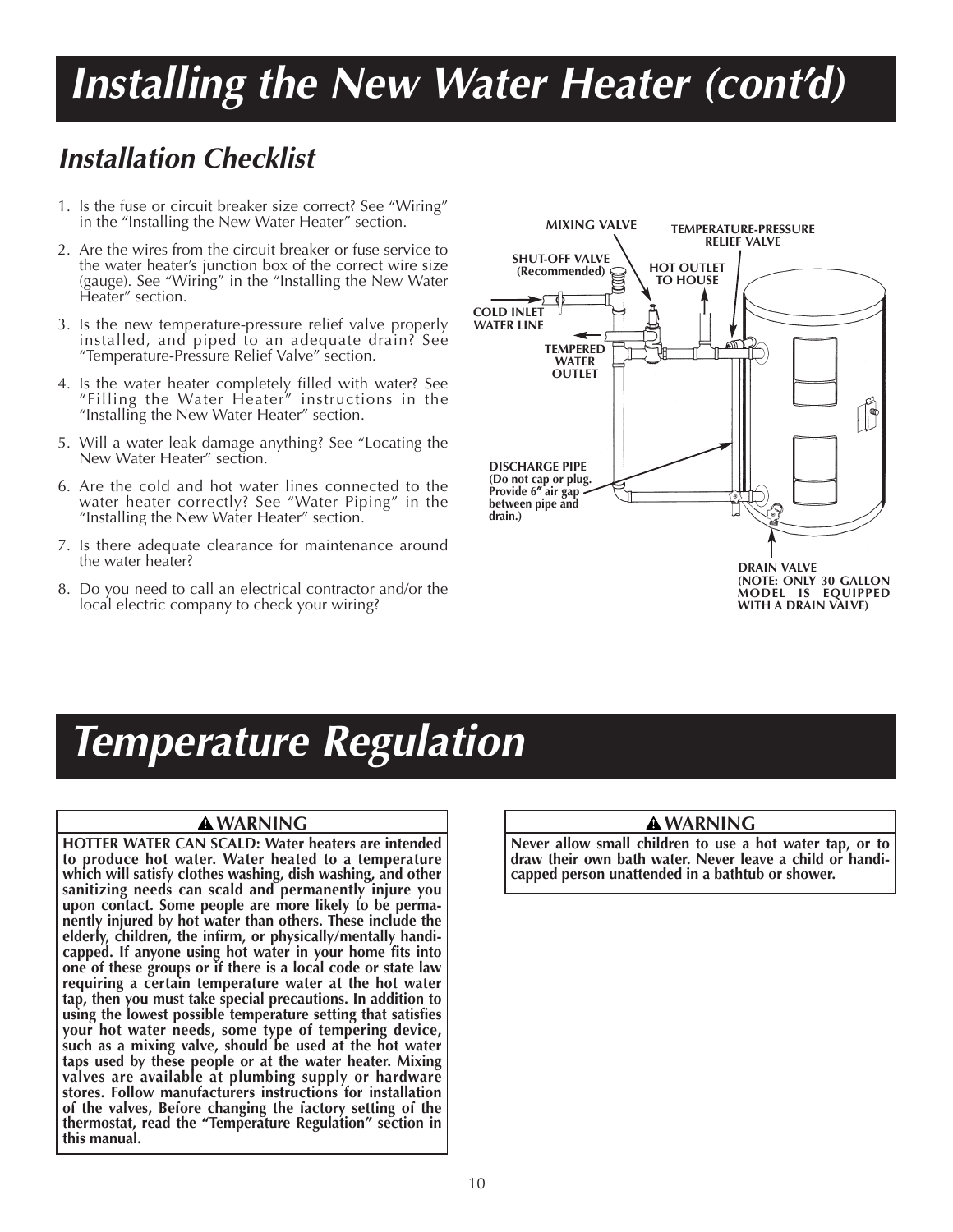# *Temperature Regulation (cont'd)*

### *Thermostats*

The thermostat(s) of this water heater have been factory set at a position which approximates 120°F (HOT) to reduce the risk of scald injury.

The upper thermostat is factory set at a position which approximates 120°F (HOT) and is adjustable if a different water temperature is desired. Read all warnings in this manual and on the water heater before proceeding.



ADJUSTABLE UPPER THERMOSTAT BEHIND UPPER ACCESS PANEL (DUAL ELEMENT MODELS ONLY)





ADJUSTABLE LOWER THERMOSTAT (For dual element models)

ADJUSTABLE LOWER THERMOSTAT WITH HIGH LIMIT

The lower thermostat is factory set at a position which approximates 120°F (HOT) and is adjustable if a different water temperature is desired. Read all warnings in this manual and on the water heater before proceeding.

### *Temperature Settings*

- **HOT–** Is a thermostat setting of approximately 120°F, which will supply hot water at the most economical temperatures.
	- **A–** Is a thermostat setting of approximately 130°F.
	- **B–** Is a thermostat setting of approximately 140°F.
	- **C–** Is a thermostat setting of approximately 150°F.
- **VERY HOT–** Is a thermostat setting of approximately 160°F. It is recommended that the dial be set lower whenever possible.

**NOTE: Water temperature range of 120°—140°F recommended by most dishwasher manufacturers.**

### *Thermostat Adjustment*

On dual element models, both the upper and lower thermostats have been factory set at HOT (approximately 120°F) to reduce the risk of scald injury.

The upper and lower thermostats are adjustable if a different water temperature is desired. Read all warnings in the "Temperature-Regulation" section before proceeding. To adjust the temperature setting for both upper and lower thermostats:

#### **NOTE: It is not necessary to adjust the upper thermostat. However, if it is adjusted above the factory set point (120°F/HOT) it is recommended that it not be set higher than the lower thermostat setting.**

1. Turn "OFF" the electrical power to the water heater at the junction box.

### **WARNING**

**HAZARD OF ELECTRICAL SHOCK! Before removing any access panels or servicing the water heater, make sure the electrical supply to the water heater is turned "OFF". Failure to do this could result in DEATH, SERIOUS BODI-LY INJURY, OR PROPERTY DAMAGE.**

- 2. Take "OFF" the access panel(s).
- 3. Turn the water temperature dial clockwise ( $\bigcirc$ ) to increase the temperature, or counter clockwise  $($ to decrease the temperature.
- 4. Replace the access panel(s).
- 5. Turn "ON" the power supply.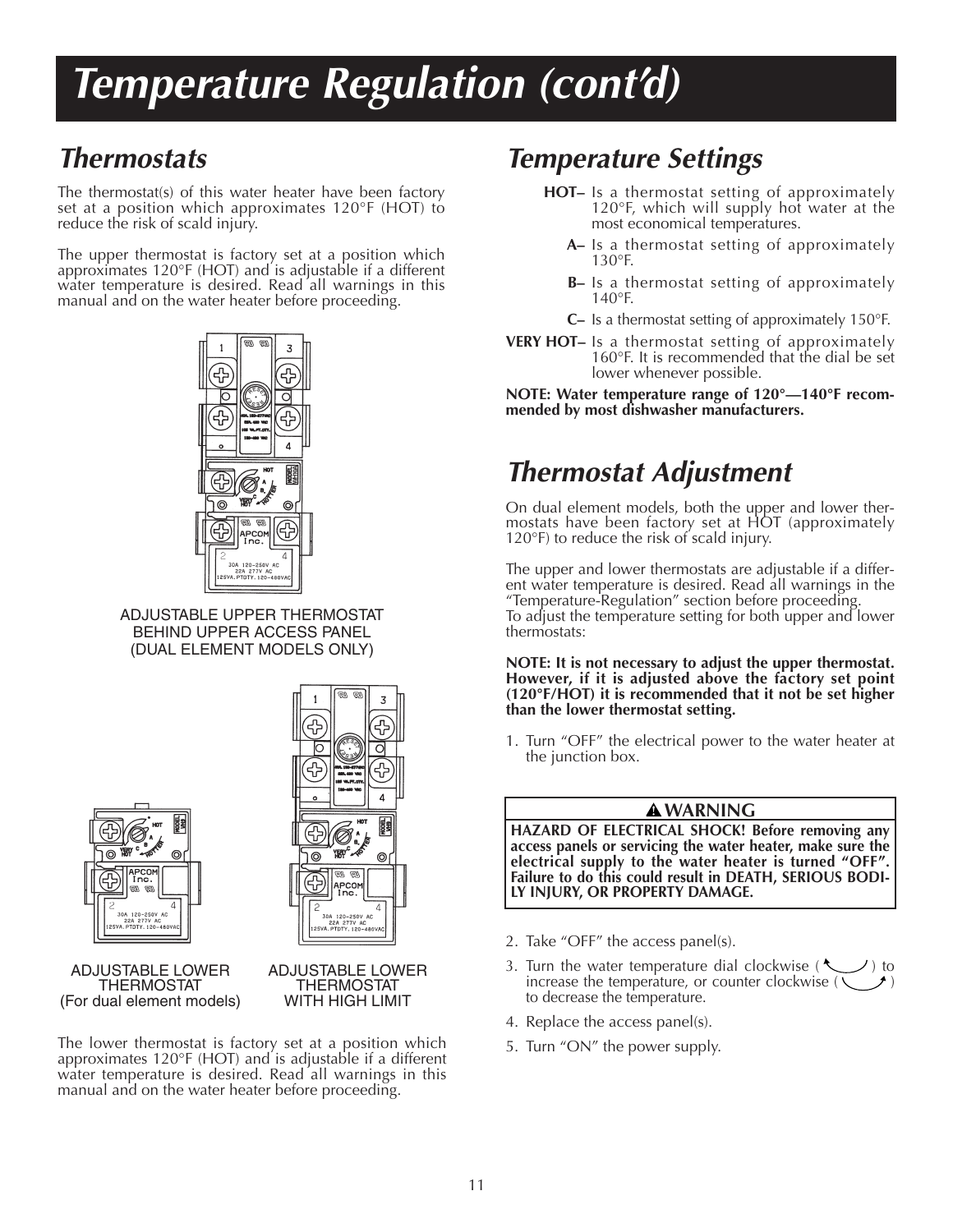### *Start Up Conditions*

### **THERMAL EXPANSION**

Water supply systems may, because of such events as high line pressure, frequent cut-offs, the effects of water hammer among others, have installed devices such as pressure reducing valves, check valves, back flow preventers, etc...to control these types of problems. When these devices are not equipped with an internal by-pass, and no other measures are taken, the devices cause the water system to be closed. As water is heated, it expands (thermal expansion) and closed systems do not allow for the expansion of heated water.

The water within the water heater tank expands as it is heated and increases the pressure of the water system. If the relieving point of the water heater's temperature-pressure relief valve is reached, the valve will relieve the excess pressure. **The temperature-pressure relief valve is not intended for the constant relief of thermal expansion.** This is an unacceptable condition and must be corrected.

It is recommended that any devices installed which could create a closed system, have a by-pass and/or the system have an expansion tank to relieve the pressure built by thermal expansion in the water system. Expansion tanks are available for ordering through a local plumbing contractor. Contact the local plumbing contractor for assistance in controlling these situations.

### **STRANGE SOUNDS**

Possible noises due to expansion and contraction of some metal parts during periods of heat-up and cool-down do not represent harmful or dangerous conditions.

### *Operational Conditions*

### **SMELLY WATER**

In each water heater there is installed at least one anode rod (see parts section) for corrosion protection of the tank. Certain water conditions will cause a reaction between this rod and the water. The most common complaint associated with the anode rod is one of a "rotten egg smell". This odor is derived from hydrogen sulfide gas dissolved in the water. The smell is the result of four factors which must all be present for the odor to develop:

- a. a concentration of sulfate in the supply water.
- b. little or no dissolved oxygen in the water.
- c. a sulfate reducing bacteria within the water heater. (This harmless bacteria is non-toxic to humans.)
- d. an excess of active hydrogen in the tank. This is caused by the corrosion protective action of the anode.

Smelly water may be eliminated or reduced in some water heater models by replacing the anode(s) with one of less active material, and then chlorinating the water heater tank and all hot water lines.

If the smelly water persists after the anode replacement and chlorination treatment, we can only suggest that continuous chlorination and filtering conditioning equipment be considered to eliminate the water problem.

**Do not remove the anode leaving the tank unprotected. By doing so, all warranty on the water heater tank is voided.**

### *"AIR"* **IN HOT WATER FAUCETS**

### **WARNING**

**HYDROGEN GAS: Hydrogen gas can be produced in a hot water system that has not been used for a long period of time (generally two weeks or more). Hydrogen gas is extremely flammable and explosive. To prevent the possibility of injury under these conditions, we recommend the hot water faucet be opened for several minutes at the kitchen sink before any electrical appliances which are connected to the hot water system are used (such as a dishwasher or washing machine). If hydrogen gas is present, there will probably be an unusual sound similar to air escaping through the pipe as the hot water faucet is opened. There must be no smoking or open flame near the faucet at the time it is open.**

### **RUMBLING NOISE**

In some water areas, scale or mineral deposits will build up on your heating elements. This buildup will cause a rumbling noise. Follow "Element Cleaning/Replacement" instructions to clean and replace the elements.

### **HIGH TEMPERATURE SHUT OFF SYSTEM**

The water heater has a high limit shut off system with a reset button located on the thermostat.

Follow the resetting instructions which refer to the high limit behind the access panel.

1. Before beginning, turn "OFF" electrical power supply to the water heater.

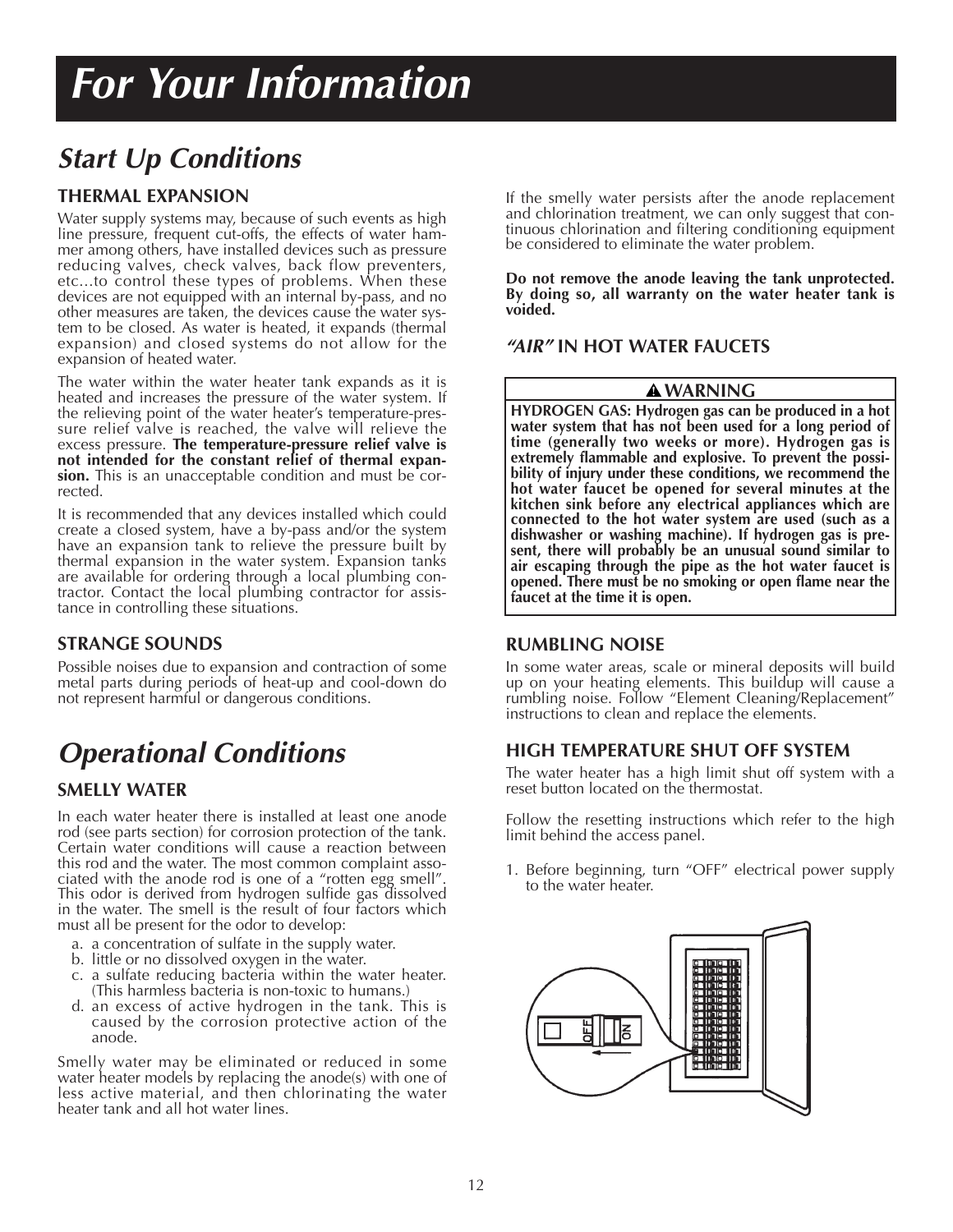# *For Your Information (cont'd)*

### **WARNING**

**HAZARD OF ELECTRICAL SHOCK! Before removing any access panels or servicing the water heater, make sure the electrical supply to the water heater is turned "OFF". Failure to do this could result in DEATH, SERIOUS BODI-LY INJURY, OR PROPERTY DAMAGE.**

- 2. Remove the two screws securing the access panel and remove panel.
- 3. Remove the insulation block to expose the opening.
- 4. Reset the high limit by pushing in the red button marked "RESET".



- 5. Replace the insulation block so that it completely covers the thermostat and element.
- 6. Replace the access panel.
- 7. Turn "ON" electric power to the water heater.

### **A** CAUTION

**If the high limit must be reset again, call a serviceman to find out why the high limit turned "OFF" the electric power.**

### **NOT ENOUGH OR NO HOT WATER**

- 1. In a new installation, the water heater may not be properly connected. Make sure the cold water supply valve is open. Review and check piping installation. Make sure that the cold water line is connected to the cold water inlet to the water heater and the hot water line to the hot water outlet on the water heater.
- 2. Make sure the electrical supply to the water heater is "ON".
- 3. Check for loose or blown fuses in your water heater circuit. Circuit breakers weaken with age and may not handle their rated load and should be replaced.
- 4. Make certain the disconnect switch, if used, is in the "ON" position.
- 5. Check to see the electric service to your house has not been interrupted. If this is the case, contact the local electric utility.
- 6. Are the thermostats set to the desired temperature? See "Temperature Regulation" section.
- 7. If you had experienced very hot water and now no hot water, the problem may be due to the high temperature shut off system. See "High Temperature Shut Off System" in the "Operational Conditions "section.
- 8. During very cold weather, the incoming water will also be colder and it will require a longer time to become heated.
- 9. The hot water usage may exceed the capacity of the water heater. If so, wait for water heater to recover after abnormal demand. Also examine pipes and faucets for possible water leaks.
- 10. If you can not determine the problem, then call a local serviceman.

### **WATER IS TOO HOT**

Adjust the thermostat to a lower setting. See the "Temperature Regulation" section.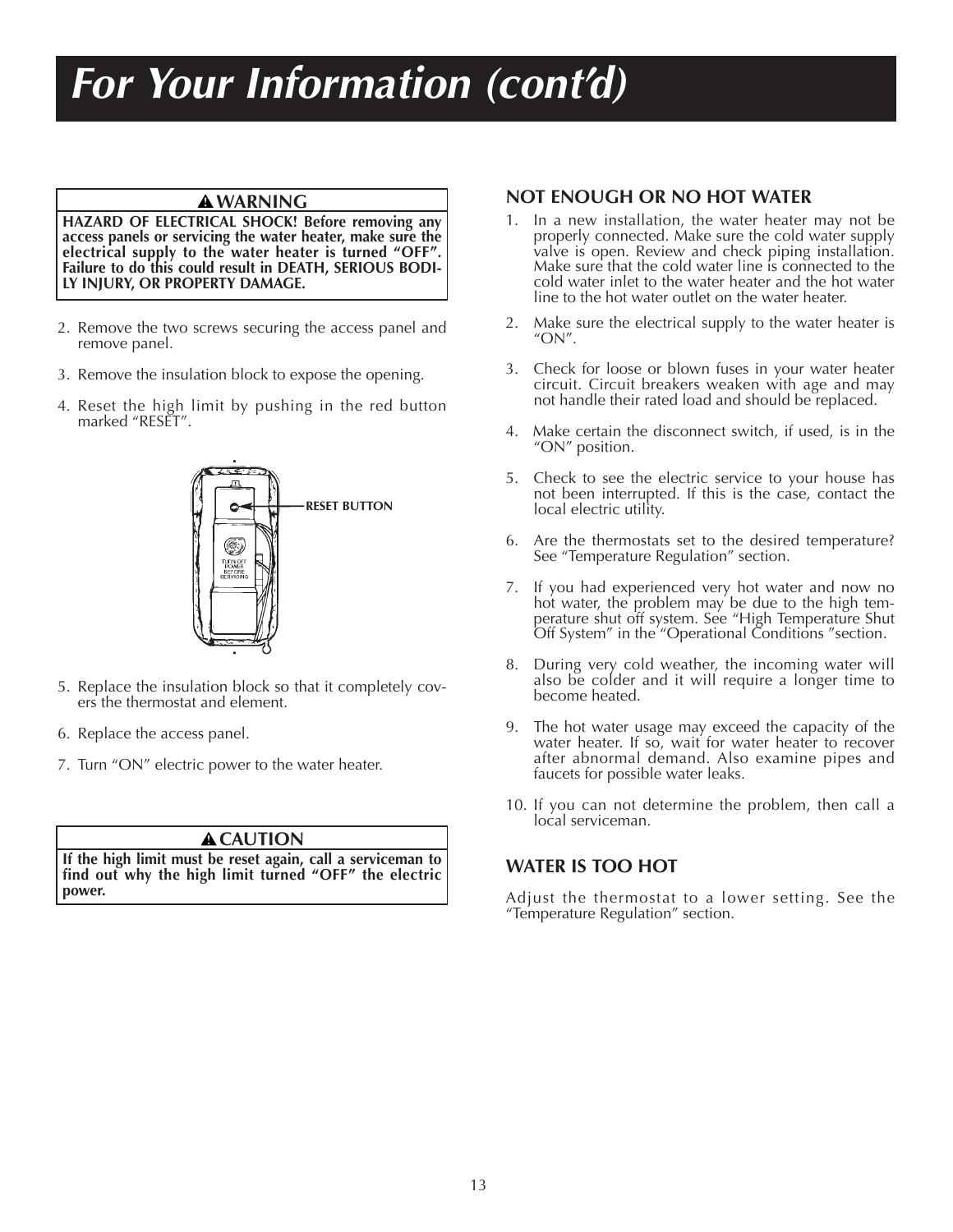# *Periodic Maintenance*

### *Temperature-Pressure Relief Valve Operation*

The temperature-pressure relief valve must be manually operated at least once a year.



#### **WARNING**

**The temperature-pressure relief valve must be manually operated at least once a year. Caution should be taken to ensure that (1) no one is in front of or around the outlet of the temperature-pressure relief valve discharge line, and (2) the water manually discharged will not cause any property damage or bodily injury. The water may be extremely hot.**

**If after manually operating the valve, it fails to completely reset and continues to release water, immediately close the cold water inlet to the water heater, follow the draining instructions, and replace the temperature-pressure relief valve with a new one.**

Failure to install and maintain a new properly listed temperature-pressure relief valve will release the manufacturer from any claim which might result from excessive temperature or pressure.

#### **WARNING**

**If the temperature-pressure relief valve on the appliance weeps or discharges periodically, this may be due to thermal expansion. The water heater may have a check valve installed in the water line or a water meter with a check valve. Consult a local plumbing contractor and/or the local water utility for further information. Do not plug the temperature-pressure relief valve.**

### *Draining*

The water heater should be drained if being shut down during freezing temperatures. Also periodic draining and cleaning of sediment from the tank may be necessary.

1. Before beginning turn "OFF" the electric power supply to the water heater.

#### **WARNING**

**HAZARD OF ELECTRICAL SHOCK! Before removing any access panels or servicing the water heater, make sure the electrical supply to the water heater is turned "OFF". Failure to do this could result in DEATH, SERIOUS BODI-LY INJURY, OR PROPERTY DAMAGE.**

- 2. CLOSE the cold water inlet valve to the water heater.
- 3. OPEN a nearby hot water faucet and leave open to allow for draining.
- 4. Connect a hose to the drain valve and terminate to an adequate drain or outdoors.
- 5. OPEN the water heater drain valve to allow for tank draining.

**NOTE: If the water heater is going to be shut down and drained for an extended period, the drain valve should be left open with hose connected allowing water to terminate to an adequate drain.**

- 6. Close the drain valve.
- 7. Follow "Filling the Water Heater" instructions in the "Installing the New Water Heater" section.
- 8. Turn "ON" power to the water heater.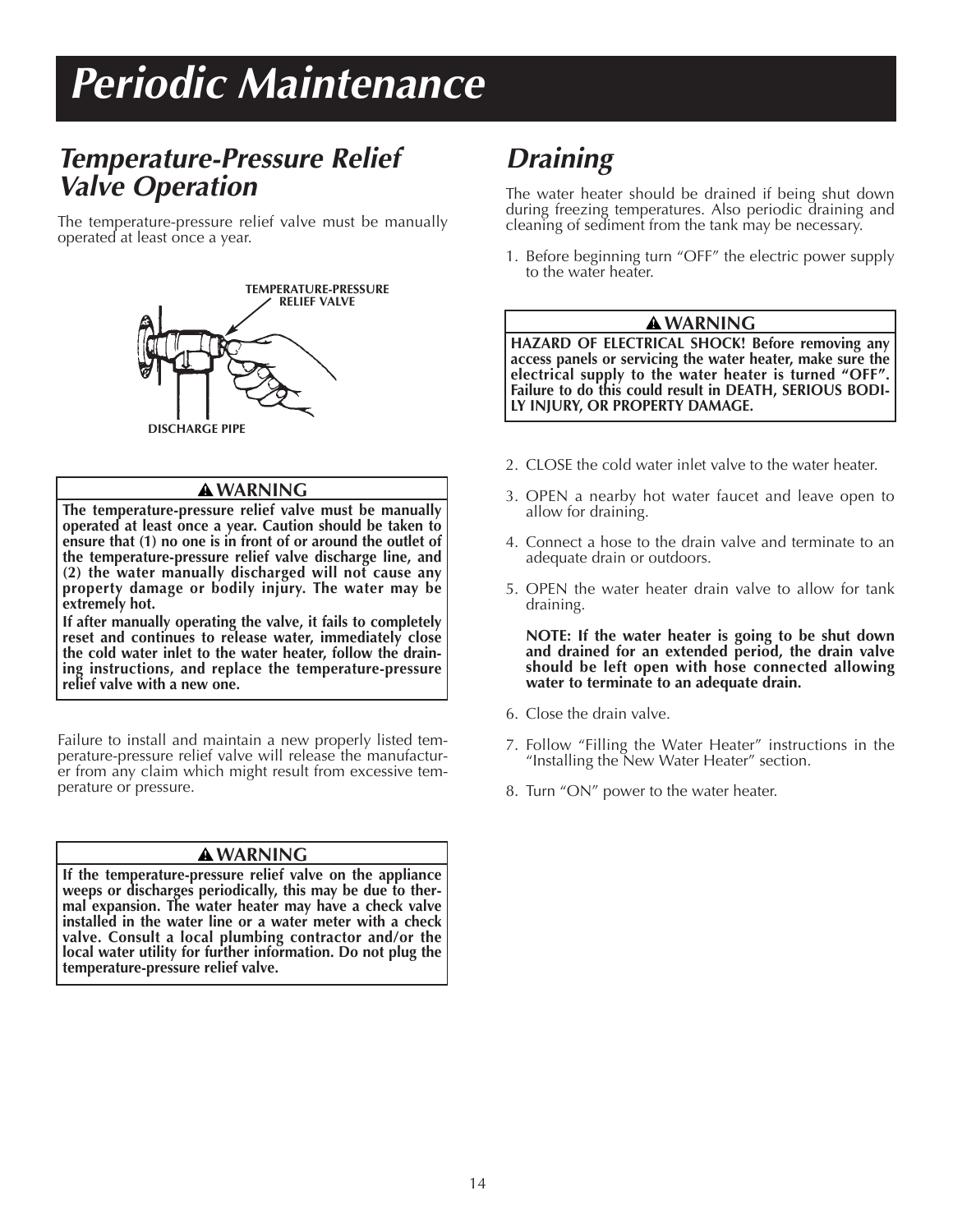### *Thermostat Removal*

1. Turn "OFF" the electrical power to the water heater at the junction box.



#### **WARNING**

**HAZARD OF ELECTRICAL SHOCK! Before removing any access panels or servicing the water heater, make sure the electrical supply to the water heater is turned "OFF". Failure to do this could result in DEATH, SERIOUS BODI-LY INJURY, OR PROPERTY DAMAGE.**

- 2. Remove the access panel and remove the insulation block.
- 3. A. **Models with Lower Thermostat without high limit:** Lift out the tab as shown to unclip the terminal cover from the thermostat. The terminal cover can now be removed from the thermostat.





B. **Models with Upper or Lower Thermostat with High Limit:** Lift out the tab as shown below to unclip the terminal cover from the thermostat. The terminal cover can now be removed from the thermostat.



- 4. Remove the two wires attached to the thermostat.
- 5. Remove the thermostat from behind the thermostat bracket.
- 6. Disconnect wires from thermostat and slide out of the bracket.
- 7. Place the new lower thermostat in the bracket making sure it fits firmly against the tank.
- 8. Attach the wires to the new thermostat.

NOTE: Some of the terminals may require straight-in wiring through an eye-opening. If wires are now looped, re-cut and strip wire <sup>3</sup> ⁄8″ to a straight length and insert.

- 9. Put plastic terminal cover back in place.
- 10. Carefully replace insulation block to cover the thermo stat and element.
- 11. Replace access panel, then turn the electric power on.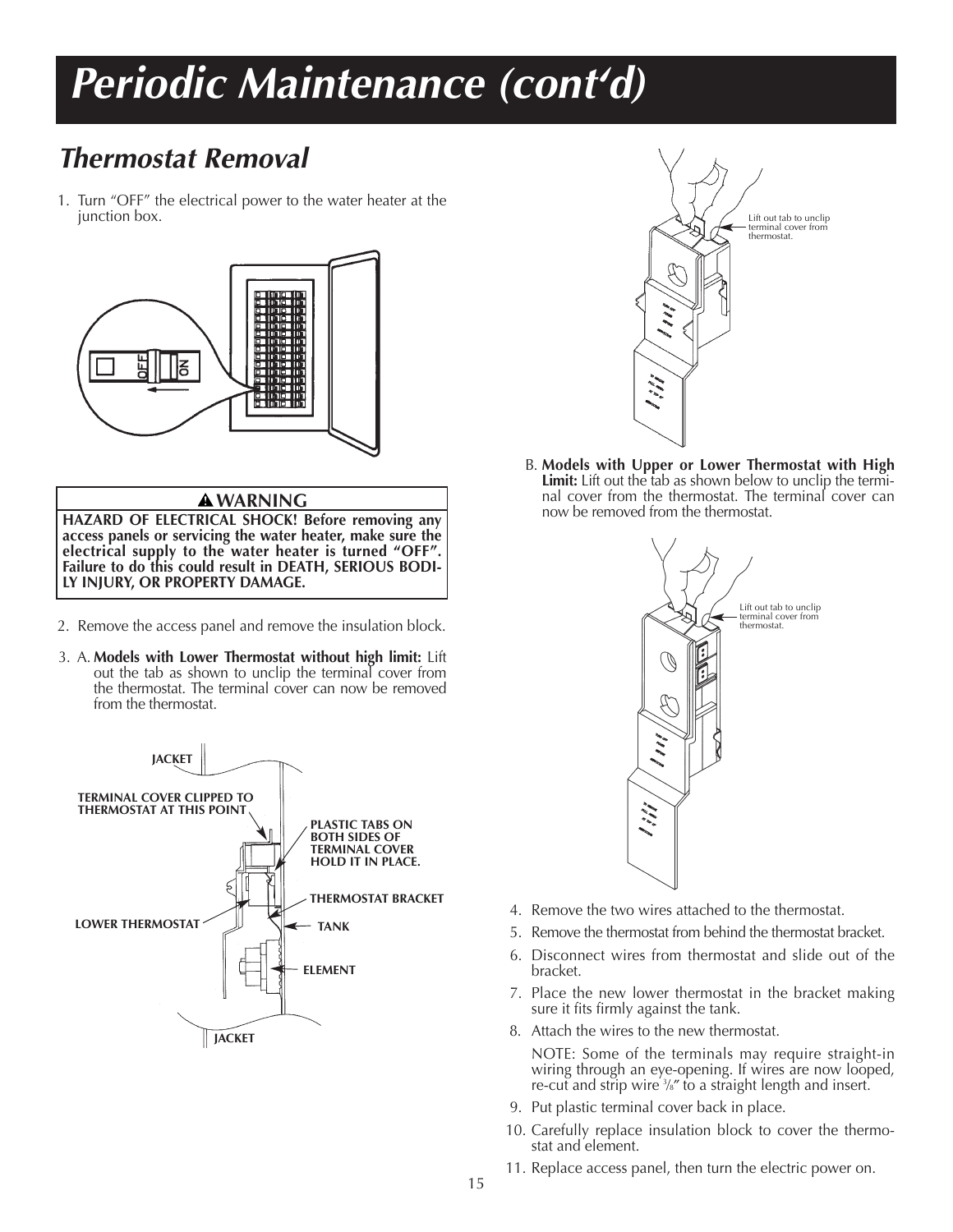### *Element Cleaning/ Replacement*

**NOTE: These instructions are written for element cleaning and element replacement for the lower element. If it is necessary to clean or replace the upper element, then repeat these instructions.**

To remove the element from the tank in order to clean or replace it:

1. Before beginning turn "OFF" the electric power supply to the water heater.



### **WARNING**

**HAZARD OF ELECTRICAL SHOCK! Before removing any access panels or servicing the water heater, make sure the electrical supply to the water heater is turned "OFF". Failure to do this could result in DEATH, SERIOUS BODI-LY INJURY, OR PROPERTY DAMAGE.**

2. Turn off the water supply to the water heater at the water shutoff valve or water meter.



3. Attach a hose to the water heater drain valve and put the other end in a floor drain or outdoors. Open the water heater drain valve. Open a nearby hot water faucet which will relieve pressure in the water heater and speed draining. **Note: Only 30 gallon model is equipped with a drain valve. It is recommended that all other models have a drain valve installed in the cold water inlet line; see Typical Installation section.**



### **WARNING**

**The water passing out of the drain valve may be extremely hot. To avoid being scalded, make sure all connections are tight and that the water flow is directed away from any person.**

4. Remove the two screws securing the access panel, and remove panel.



5. Remove the insulation block to expose the opening.



6. A. **Models with Lower Thermostat without High Limit:** Lift out the tab as shown to unclip the terminal cover from the thermostat. The terminal cover can now be removed from the thermostat.

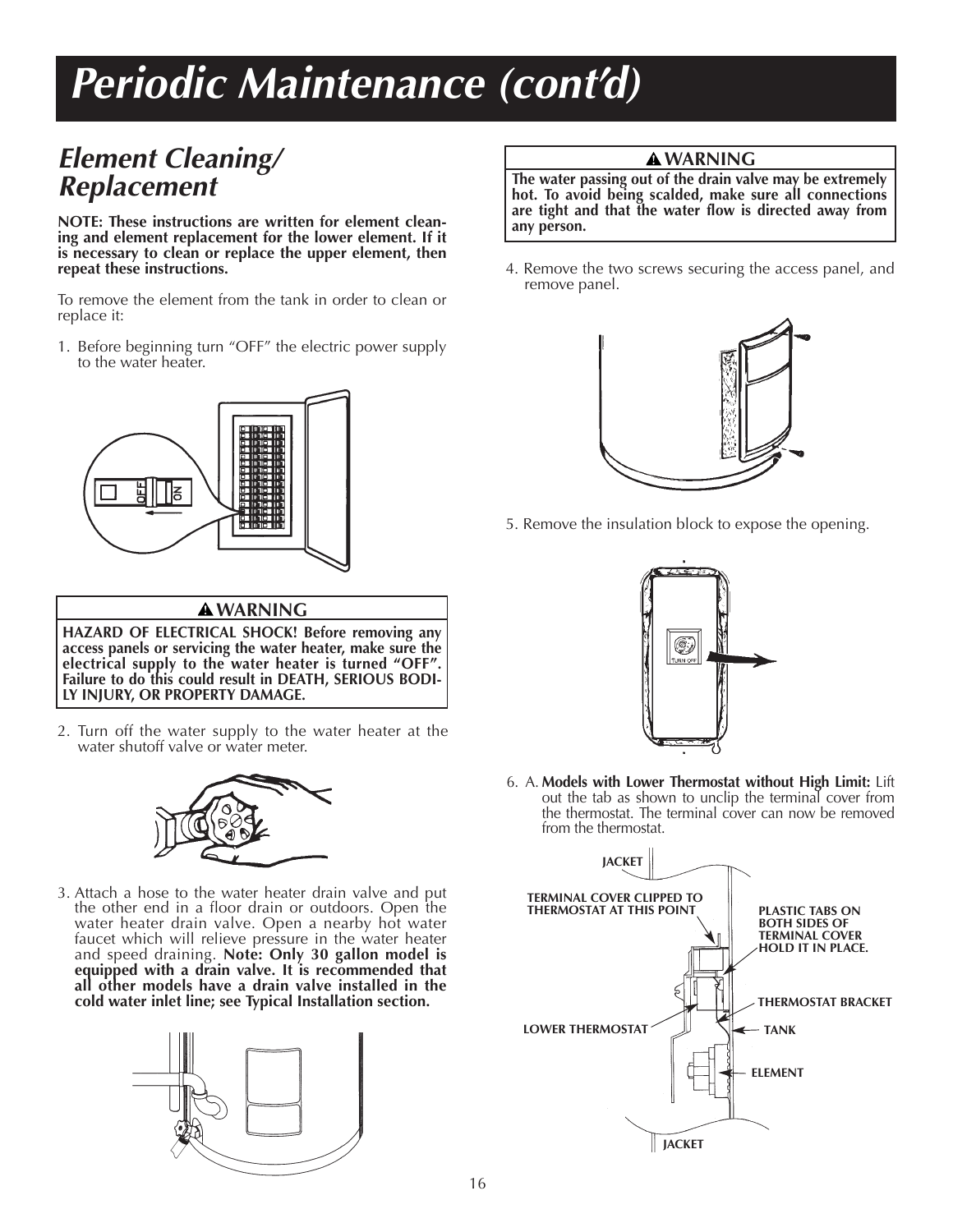

B. **Models with Upper or Lower Thermostat with High Limit:** Lift out the tab as shown below to unclip the termi nal cover from the thermostat. The terminal cover can now be removed from the thermostat.



7. Disconnect the two wires on the element and unscrew the old element from the tank.



- 8. Clean the area around the element opening. Remove any sediment from or around the element opening and inside the tank.
- 9. If you are cleaning the element you have removed, do so by scraping or soaking in vinegar or a de-liming solution.

### **WARNING**

**Replacement elements must (1) be the same voltage and (2) no greater wattage than listed on the model rating plate affixed to the water heater.**

10. A new gasket should be used in all cases to prevent a possible water leak. Place the new element gasket on the thread side of the cleaned or new element and screw into tank, securing tightly using an element wrench.



- 11. Close the drain valve by turning the handle to the right (clockwise).
- 12. Open the cold water supply valve to the water heater.

#### **NOTE: The cold water supply valve must be left open when the water heater is in use.**

13. To insure complete filling of the tank, allow air to exit by opening the nearest hot water faucet. Allow water to run until a constant flow is obtained. This will let air out of the water heater and the piping.

#### **WARNING**

**Never use this water heater unless it is completely full of water. To prevent damage to the tank and heating element, the tank must be filled with water. Water must flow from the hot water faucet before turning "ON" power.**

- 14. Check element for water leaks. If leakage occurs, tighten element or repeat steps 2 and 3, remove element and reposition gasket. Then repeat steps 10 through 14.
- 15. Reconnect the two wires to the element and then check to make sure the thermostat remains firmly against the surface of the tank.

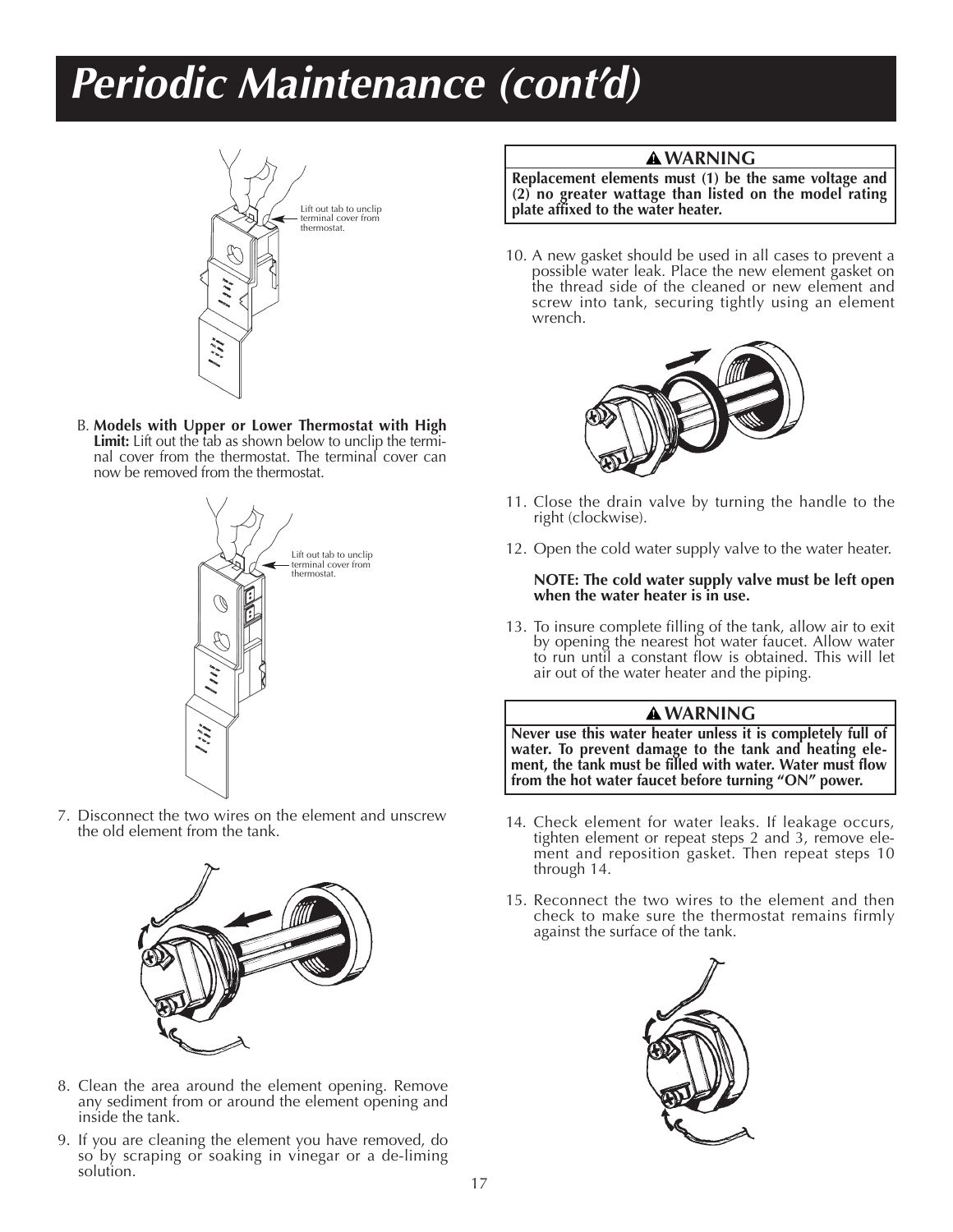### *Element Cleaning/ Replacement (cont'd)*

16. Replace terminal cover on thermostat making sure the locking tabs on the terminal cover are in place.



17. Replace the insulation block so that it covers the ther- mostat and element.



- 18. Replace access panel.
- 19. Turn "ON" electric power to water heater.



### *Drain Valve Washer Replacement (Note: only 30 gallon model is equipped with drain valve.)*

**NOTE: For replacement, use a 17⁄32**″ **x 13⁄64**″ **x 1 ⁄8**″ **thick washer available at your nearest hardware store.**

1. Before beginning turn "OFF" the electrical power supply to the water heater.

### **WARNING**

**HAZARD OF ELECTRICAL SHOCK! Before removing any access panels or servicing the water heater, make sure the electrical supply to the water heater is turned "OFF". Failure to do this could result in DEATH, SERIOUS BODI-LY INJURY, OR PROPERTY DAMAGE.**

- 2. Follow "Draining" instructions. See "Draining" instruc- tions in the "Periodic Maintenance" section.
- 3. Turning counter clockwise, remove the hex cap below the screw handle.
- 4. Remove the washer and put the new one in place.
- 5. Screw the handle and cap assembly back into the drain valve and retighten using a wrench. DO NOT OVER TIGHTEN.
- 6. Follow "Filling the Water Heater" instructions in the "Installing the New Water Heater" section.
- 7. Check for leaks.
- 8. Turn "ON" electric power to the water heater.



### *Service*

If a condition persists or you are uncertain about the operation of the water heater, let a qualified person check it out. Call a local plumbing contractor or qualified serviceman, the local electric utility, or the local water utility.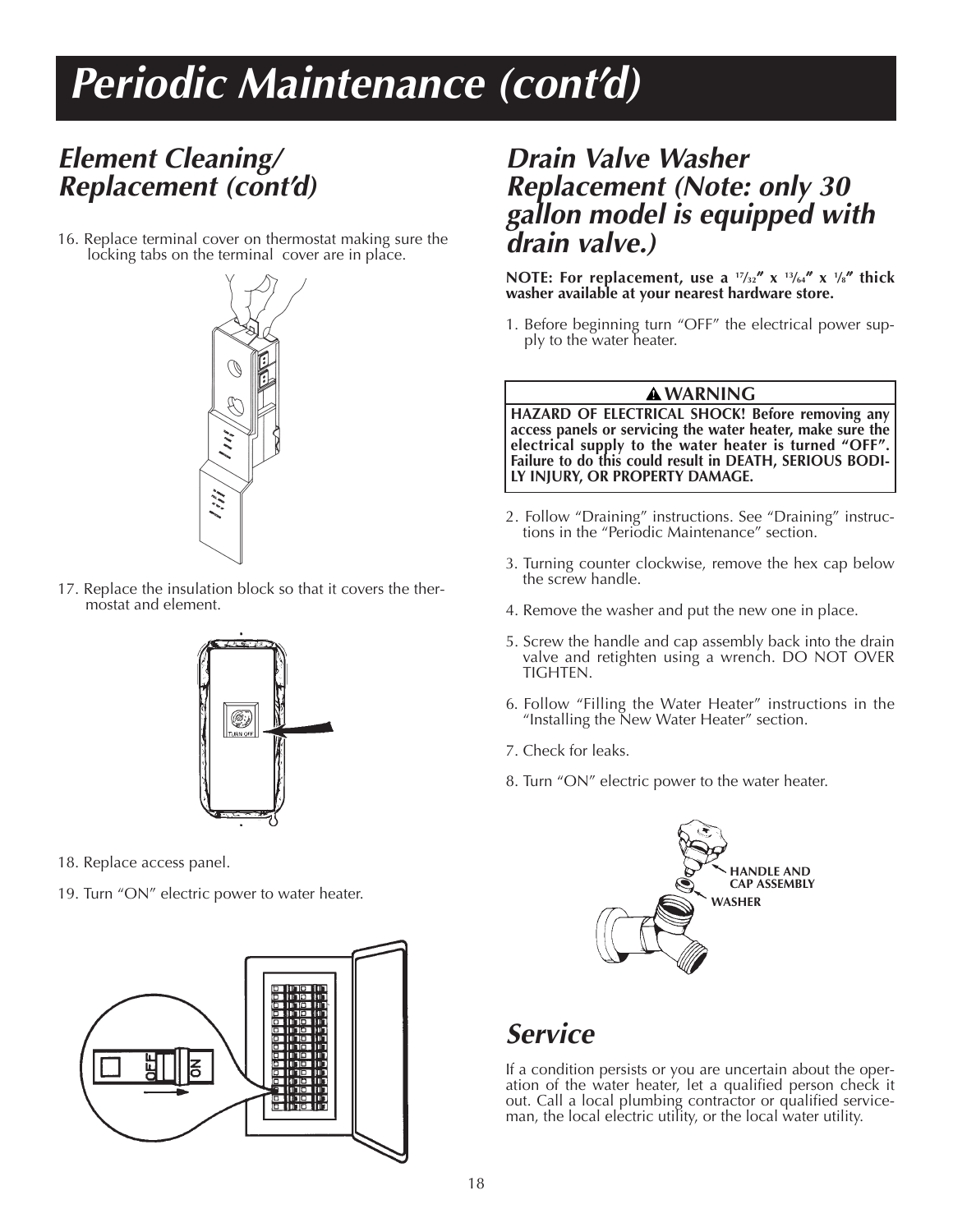# *Leakage Checkpoints*

Use this guide to check a "Leaking" water heater. Many suspected "Leakers" are not leaking tanks. Often the source of the water can be found and corrected.

If you are not thoroughly familiar with electric codes, the water heater, and safety practices, contact a local electrical contractor and/or the local electric utility to check the water heater.

- \* Condensation may be seen on pipes in humid weather or pipe connections may be leaking. A
- Small amounts of water from temperature-pressure relief valve may be due to thermal expansion or high water pressure in your area.  $(B)$
- \* The temperature-pressure relief valve may be leaking at the tank fitting. C
- The elements may be leaking at the tank fitting. D

#### **WARNING**

**HAZARD OF ELECTRICAL SHOCK! Before removing any access panels or servicing the water heater, make sure the electrical supply to the water heater is turned "OFF". Failure to do this could result in DEATH, SERIOUS BODILY INJURY, OR PROPERTY DAMAGE.**

Turn electrical power "OFF", remove access panels and fold back insulation. If leaking around elements, follow proper draining instructions and remove element. Reposition or replace gasket on element. Place element into opening and tighten securely. Then follow "Filling the Water Heater" instructions in the "Installing the New Water" section.

- (E) Water from a drain valve may be due to the valve opened slightly. Note: Only 30 gallon model is equipped with a drain valve.
- F \* The drain valve may be leaking at the tank fitting.
- G \* Water in the water heater bottom or on the floor may be from condensation, loose connections or the temperature-pressure relief valve. DO NOT replace the water heater until a full inspection of all possible water sources is made and necessary corrective steps taken.

Leakage from other appliances, water lines, or ground seepage should also be checked.

### **A**CAUTION

**Read this manual first, then before checking the water heater make sure the electric supply has been turned "OFF", and never turn the electric supply "ON" before the tank is completely full of water.**

#### **A** CAUTION

**Never use this water heater unless it is completely full of water. To prevent damage to the tank and heating element, the tank must be filled with water. Water must flow from the hot water faucet before turning "ON" power.**



\*To check where threaded portion enters tank, insert cotton swab between jacket opening and fitting. If cotton is wet, follow "Draining" instructions in the "Periodic Maintenance" section and then remove fitting. Put pipe dope or teflon tape on the threads and replace. Then follow "Filling the Water Heater" instructions in the "Installing the New Water Heater" section.